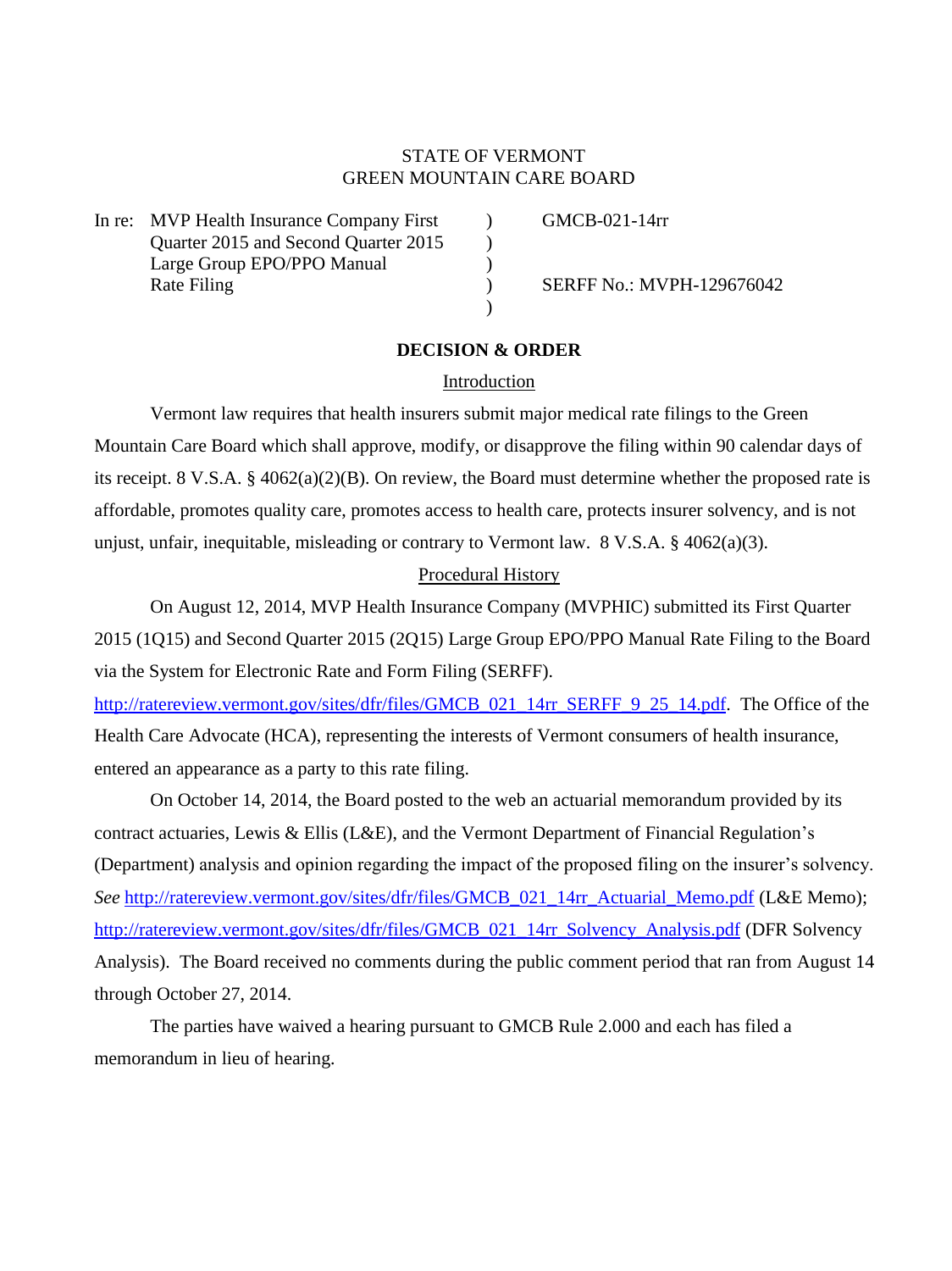## Findings of Fact

#### Nature of the Filing

1. MVPHIC is a for-profit New York health insurer that provides PPO and EPO products to individuals and employers in the small and large group markets in New York and Vermont. MVPHIC is owned by MVP Health Care, Inc. (MVP), a New York corporation that transacts health insurance business in New York and Vermont through a variety of for-profit and non-profit subsidiaries.

2. This is a large group EPO/PPO plan. There are approximately 50 policyholders and 6,169 covered lives. Approximately 4,338 of these lives are covered by high deductible health plans (HDHP).

3. This filing covers members renewing in 1Q15 and 2Q15. Seventy percent of the plan's membership will renew in 1Q15, and eleven percent will renew in 2Q15.

4. MVPHIC is requesting an average annual decrease for HDHP members of -6.8% and -6.7% for 1Q15 and 2Q15, respectively. For the same periods, non-HDHP members' rates would increase by 6.3% for the 1Q15, and 6.5% for 2Q15.

## Summary of the Data and Analysis

5. MVPHIC used grandfathered and non-grandfathered small group EPO/PPO and HDHP incurred claim data for the period January 1, 2013 through December 31, 2013, completed through May 31, 2014 as its base experience period. MVPHP removed claims in excess of \$100,000 and added a pooling charge, based on its historical experience.

6. The adjusted claims were projected forward using an 8.1% annual effective medical trend assumption for the Non-HDHP products and an 8.2% trend for HDHP products.

7. Prescription drug claims were projected forward using a 7.8% annual effective drug trend for non-HDHP products and a 10.2% trend for HDHP products. The annual trend factors by drug category were supplied by the carrier's pharmacy vendor, and do not account for its Vermont-specific book of business. In addition, MVPHIC increased the 2015 specialty unit cost trend to account for the drug Sovaldi, a high cost drug approved for use in December 2013 to treat Hepatitis C.

8. MVPHIC increased the claim cost for fees and surcharges, and included administrative expenses of 9.5% for administrative costs and a 2.0% contribution to surplus. For 2013, MVPHIC's Supplemental Health Care Exhibit (for all markets) indicates a 10.8% administrative load.

9. The Department of Financial Regulation, noting that it is not the carrier's primary regulator, determined that the carrier's Vermont operations pose very little risk to its solvency, or to the solvency of MVP Holding Company. Solvency Analysis at 2.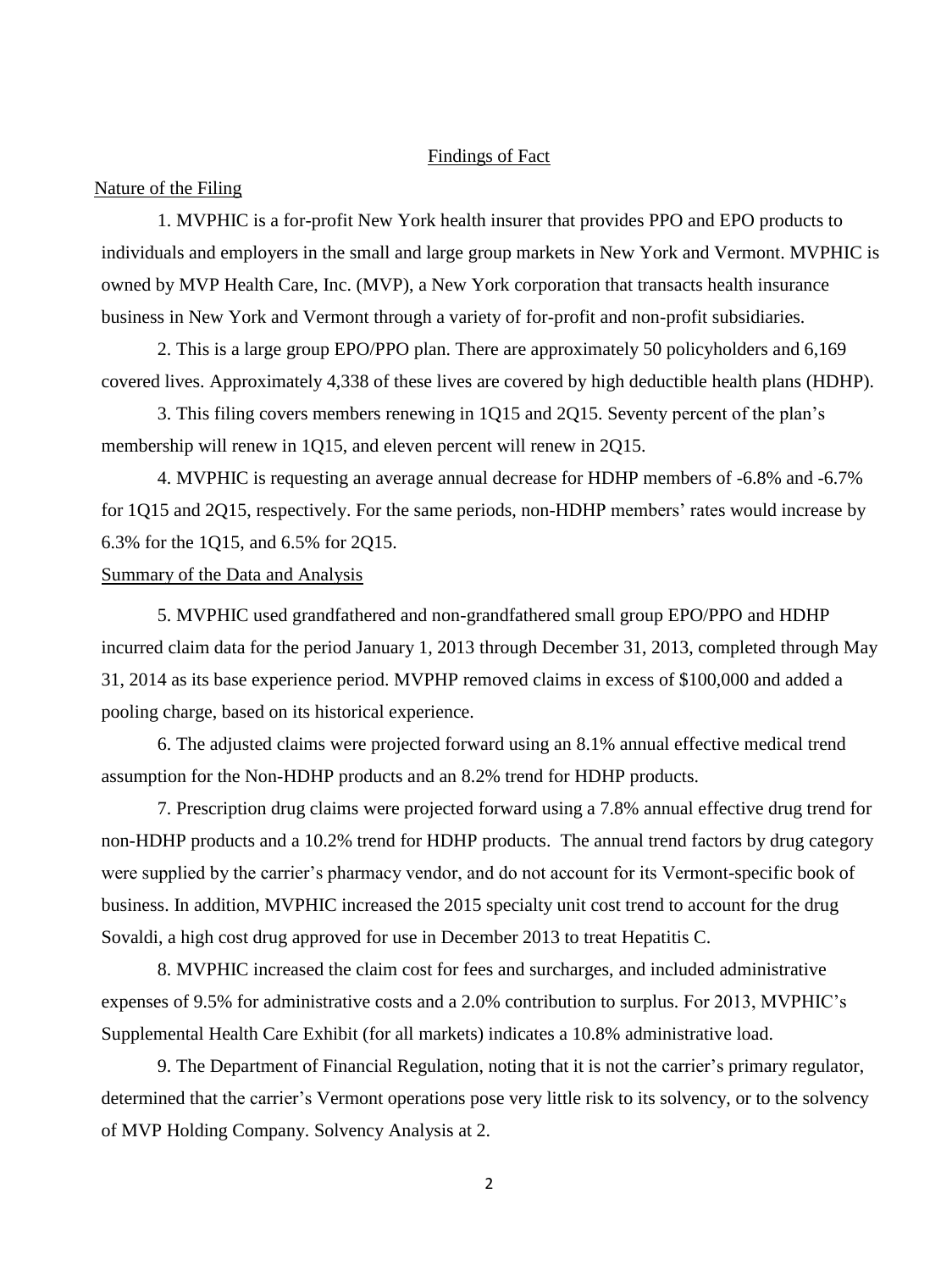10. On review, L&E recommends that MVPHIC use the approved prescription drug trend from the 2015 Vermont Health Connect Filing (Docket no. GMCB 017-14rr, *available at* [http://ratereview.vermont.gov/rate\\_review/MVPH-129560321\)](http://ratereview.vermont.gov/rate_review/MVPH-129560321) as a starting point for its drug trend calculation because its pharmacy vendor's data, on which it bases the trend in this filing, is not Vermont-specific.

11. The HCA supports the modification to the drug trend recommended by L&E, and also requests that the Board lower the contribution to surplus from 2.0% to 1.0% to promote affordability.

## Standard of Review

1. The Board reviews rate filings to ensure that rates are affordable, promote quality care and access to health care, protect insurer solvency, and are not unjust, unfair, inequitable, misleading or contrary to Vermont law. 8 V.S.A. § 4062(a)(2); GMCB Rule 2.000, *Rate Review*, §§ 2.301(b), 2.401. In addition, the Board takes into consideration changes in health care delivery, changes in payment methods and amounts, and other issues at its discretion. 18 V.S.A. § 9375(b)(6).

2. As part of its review, the Board will consider the Department's analysis and opinion on the impact of the proposed rate on the insurer's solvency and reserves. 8 V.S.A. § 4062(a)(2), (3). In addition, the Board shall consider any public comments received on a rate filing. Rule 2.000, § 2.201.

3. The burden falls on the insurer proposing a rate change to justify the requested rate. *Id*. § 2.104(c)

## Conclusions of Law

1. First, as we have in two recent MVP decisions, we accept L&E's recommendation that MVPHIC should utilize the same pharmacy trend we approved for its 2015 Vermont Health Connect Rate filing, which, unlike the trend proposed in this filing, is derived from Vermont specific population and data. *See* In re: MVP Health Plan, Inc. 2015 Vermont Health Connect, Docket no. GMCB-017-14rr at 9-10, *available at* [http://ratereview.vermont.gov/sites/dfr/files/GMCB\\_017\\_14\\_rr\\_Decision.pdf](http://ratereview.vermont.gov/sites/dfr/files/GMCB_017_14_rr_Decision.pdf) (discussing why the pharmacy benefit manager's trend does not reflect Vermont population); *see also* Docket no. GMCB-020-14rr, at 4, *available at* 

[http://ratereview.vermont.gov/sites/dfr/files/GMCB\\_020\\_14rr\\_Decision.pdf.](http://ratereview.vermont.gov/sites/dfr/files/GMCB_020_14rr_Decision.pdf) This results in approximately a -0.1% change to the overall rate change for 1Q15 and the prescription drug rider's rate change for 2Q15. L&E Memo at 7. The Board remains concerned about the increasingly large increase in the specialty pharmacy trend due to the introduction of high-cost drugs like Sovaldi to the market and expect MVP to explore ways to moderate the rise in cost and utilization of such drugs.